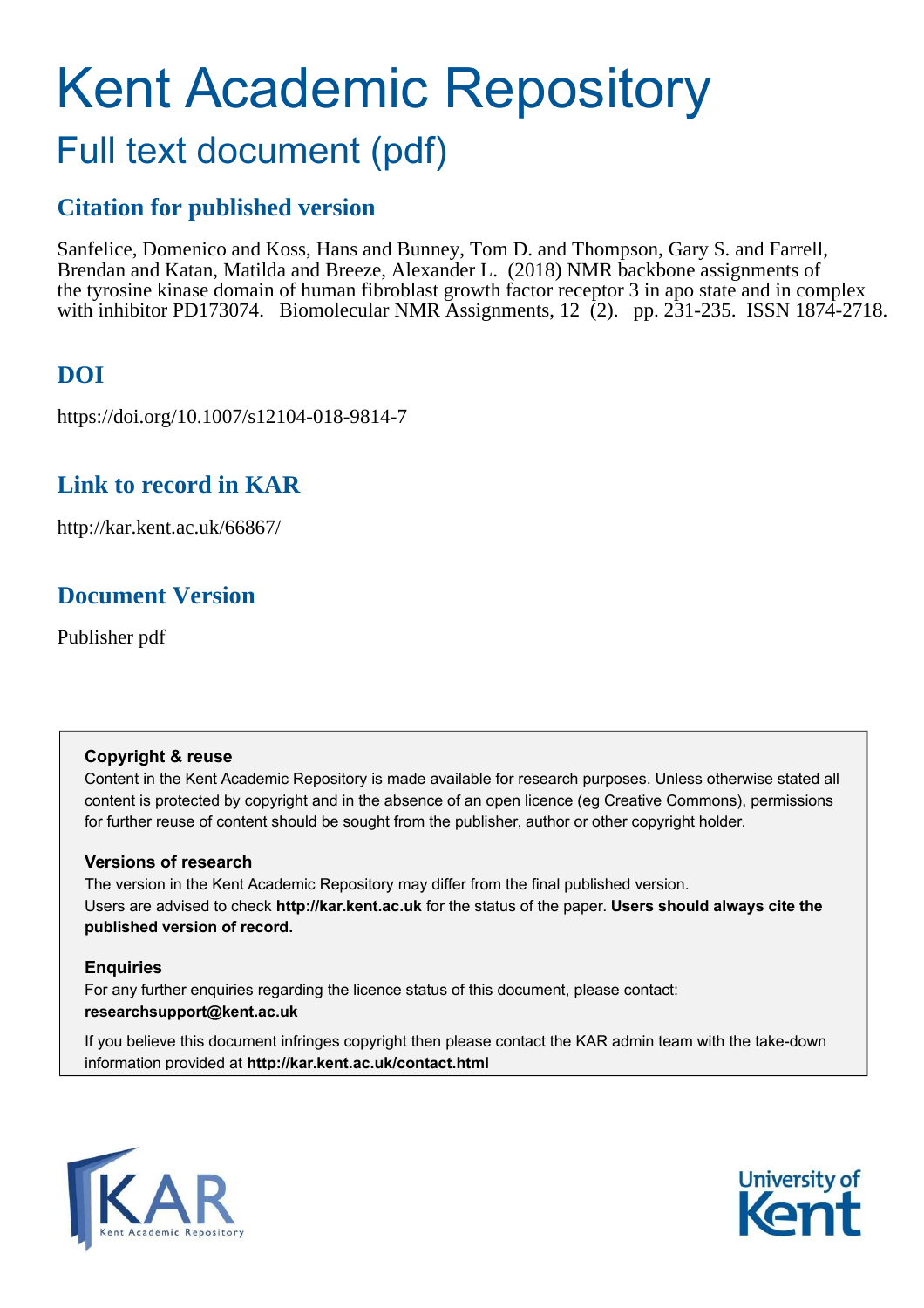#### **ARTICLE**



### **NMR backbone assignments of the tyrosine kinase domain of human ibroblast growth factor receptor 3 in apo state and in complex with inhibitor PD173074**

DomenicoSanfelice<sup>1</sup><sup>®</sup> • Hans Koss<sup>1</sup> • Tom D. Bunney<sup>1</sup> • Gary S. Thompson<sup>2,3</sup> • Brendan Farrell<sup>2</sup> • Matilda Katan<sup>1</sup> • **Alexander L. Breeze<sup>2</sup>**

Received: 7 December 2017 / Accepted: 20 March 2018 © The Author(s) 2018

### **Abstract**

Fibroblast growth factors receptors (FGFR) are transmembrane protein tyrosine kinases involved in many cellular process, including growth, diferentiation and angiogenesis. Dysregulation of FGFR enzymatic activity is associated with developmental disorders and cancers; therefore FGFRs have become attractive targets for drug discovery, with a number of agents in late-stage clinical trials. Here, we present the backbone resonance assignments of FGFR3 tyrosine kinase domain in the ligand-free form and in complex with the canonical FGFR kinase inhibitor PD173074. Analysis of chemical shift changes upon inhibitor binding highlights a characteristic pattern of allosteric network perturbations that is of relevance for future drug discovery activities aimed at development of conformationally-selective FGFR inhibitors.

**Keywords** Fibroblast growth factor receptor 3 · Tyrosine kinase inhibitor · NMR resonance assignment · Cancer · Angiogenesis

### **Biological context**

Four fibroblast growth factors receptors (FGFR1–4) are known to interact with several FGFs (22) to regulate critical cellular processes (Beenken and Mohammadi [2009](#page-3-0); Brooks et al. [2012](#page-3-1)). Binding of FGFs leads to dimerization of FGFRs and phosphorylation of specific intracellular domain tyrosine residues; this is the first event of many signalling cascades regulating cell proliferation, diferentiation and migration (Eswarakumar et al. [2005](#page-3-2); Klint and

 $\boxtimes$  Domenico Sanfelice d.sanfelice@ucl.ac.uk

 $\boxtimes$  Alexander L. Breeze a.l.breeze@leeds.ac.uk

- 1 Institute of Structural and Molecular Biology, Division of Biosciences, University College London, Gower St, London WC1E 6BT, UK
- 2 Astbury Centre for Structural Molecular Biology, Faculty of Biological Sciences, University of Leeds, Leeds LS2 9JT, UK
- 3 Present Address: Wellcome Trust Biomolecular NMR Facility, School of Biosciences, University of Kent, Canterbury CT2 7NZ, UK

Claesson-Welsh [1999](#page-3-3)). Dysregulation of these signalling cascades leads to several developmental syndromes and a broad range of human malignancies (Dieci et al. [2013](#page-3-4); Katoh [2016\)](#page-3-5). Structural and molecular dynamic properties of FGFRs are the subject of extensive study, as part of a mission to understand physiological and aberrant activation mechanisms as well as drug action (Chen et al. [2017;](#page-3-6) Huang et al. [2013;](#page-3-7) Klein et al. [2015](#page-3-8); Kobashigawa et al. [2016](#page-3-9); Patani et al. [2016](#page-4-0); Perdios et al. [2017](#page-4-1)). To date, many kinase inhibitors have been developed and some have reached clinical trials (Zhang et al. [2009](#page-4-2)). PD173074 (PD) was developed as an ATP-competitive inhibitor for FGFR1 (Mohammadi et al. [1998](#page-3-10)) and it also binds tightly to FGFR3 (Grand et al. [2004\)](#page-3-11). Here, we present the backbone amide NMR resonance assignments for FGFR3 kinase domain in ligand-free and PD-bound states. Comparison of free and bound states provides useful information regarding the binding site and will prove helpful in the design of next-generation kinase inhibitors.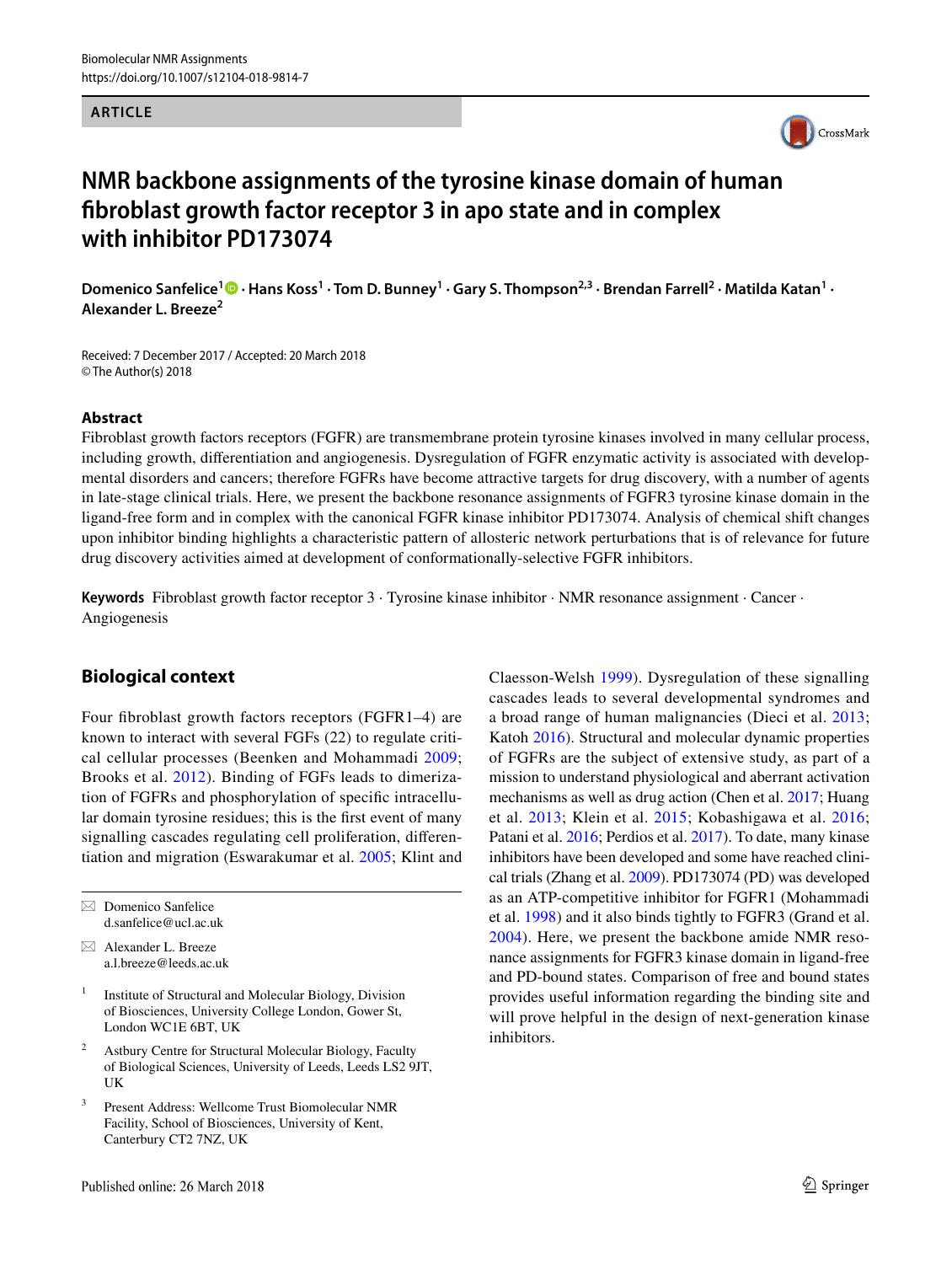### **Methods and experiments**

#### **Protein expression**

The wild-type FGFR3 kinase domain (amino acids 455–768) was cloned into either pOPINS (OPPF, Oxford, UK) or pJ821 (DNA2.0, Menlo Park, USA) using In-Fusion cloning (Clontech, Mountain View, USA). Plasmids were transformed into C41 (DE3) cells harbouring a co-expression plasmid, pCDF-Duet, expressing lambda phosphatase under an IPTG-inducible promoter. The recombinant kinase domain was expressed as a His-tag fusion protein after induction with 0.1 mM IPTG (for pOP-INS) or 1 mM rhamnose and 0.1 mM IPTG (for pJ821) for around 66 h at 16 $\degree$ C.

Uniform stable isotope labelling was achieved by growing cells in  $D_2O$ -based M9 minimal medium supplemented with  $15$ N-ammonium sulfate ( $15NH_4Cl$ ) together with U- $[$ <sup>1</sup>H,<sup>13</sup>C]-glucose (Cambridge Isotope Laboratories or Sigma-Aldrich) as sole nitrogen and carbon sources, respectively. Deuterium adaptation was achieved using minimal medium agar plates: each plate was allowed to grow for 48 h at 37 °C. Cultures were grown in baffled  $2 L$ flasks for 2 h at 37  $\degree$ C and then 4 h at 15  $\degree$ C. Amino-acidselectively labelled samples were prepared by growth in media containing all amino acids at a concentration of 1000 mg/L, but depleted in the target unlabelled amino acid, which was supplemented in the required labelled form (Sigma-Aldrich) at 100 mg/L immediately prior to induction. Amino-acid-selectively unlabelled samples were prepared by growth in M9 minimal media containing  ${}^{15}NH_{4}Cl$  and an excess of unlabelled specific amino acid.

#### **Protein purification**

<span id="page-2-0"></span>Frozen pellets were resuspended in 20 mL of chilled Lysis Bufer (25 mM Tris–HCl, 250 mM NaCl, 40 mM imidazole, 10 mM benzamidine, 1 mM  $MgCl_2$ , 100 µM  $CaCl<sub>2</sub>$  and 100 µg/mL lysozyme, pH 8.0). Lysis was continued by the addition of 5 mL of a solution of  $10\%$  (v/v) Triton-X-100 and 1 K unit of bovine pancreatic DNAse I at 4 °C. Harvested clear cell lysates were loaded onto a 5 mL HisTrap column (GE Healthcare, Amersham, UK). Unbound proteins were washed out with His Buffer A (25 mM Tris–HCl, 500 mM NaCl, 40 mM imidazole, 1 mM TCEP, pH 8.0) and eluted with a 20-column volume gradient containing 500 mM imidazole. Eluted fractions were pooled together and the His-tag was cleaved using Ulp1 protease while dialyzing overnight against Dialysis Bufer (25 mM Tris–HCl, 1 mM TCEP, pH 8.0) and separated by a second HisTrap purification step. Unbound

FGFR3 was injected on a 5 mL HiTrap Q (GE Healthcare, Amersham, UK) equilibrated in Q Bufer A (25 mM Tris–HCl, 20 mM NaCl, 1 mM TCEP, pH 8.0). Elution was achieved with 20 column volumes to 50% of Q Bufer B (25 mM Tris–HCl, 1 M NaCl, 1 mM TCEP, pH 8.0). Finally, fractions containing FGFR kinase domain were pooled and injected onto a Superdex 200 26/60 column (GE Healthcare, Amersham, UK) equilibrated with NMR bufer (50 mM PIPES-NaOH, 50 mM NaCl, 2 mM TCEP, 1 mM EDTA, pH 7.0). Monomeric FGFR3 kinase domain was concentrated in Vivaspin 10 kDa m.w.c.o. (Vivaproducts, Littleton, USA) concentrating units and quantified using a Nanodrop (Thermo Scientific, UK), using calculated molecular weight and extinction coefficients. Proteins were stored at between 5 and 20 mg/mL, after snapfreezing in liquid  $N_2$ , at  $-80$  °C.

#### **NMR spectroscopy and data processing**

Uniformly  $^{15}N$ ,  $^{13}C$ ,  $^{2}H$ -labelled, uniformly  $^{15}N$ -labelled, selectively-labelled and selectively-unlabelled samples of WT FGFR3, were prepared in 50 mM PIPES-NaOH, 50 mM NaCl, 5 mM TCEP and 1 mM EDTA (pH 7.0) containing 5%  $D<sub>2</sub>O$ . PD173074 was added from concentrated stock solutions prepared in DMSO where required. All samples were approximately 300  $\mu$ L and between 77 and 230  $\mu$ M concentration in 5 mm Shigemi tubes. NMR spectra were recorded at 298 K for ligand-free FGFR3 and 303 K for the PD complex, on Bruker Avance III or Avance III HD 800 or 950 MHz spectrometers equipped with TCI z-axis gradient Cryoprobes. Standard TROSY-detected triple-resonance experiments (Salzmann et al. [1998](#page-4-3)) and TROSY-detected HSQC experiments with water flip-back and WATERGATE pulses (Pervushin et al. [1998](#page-4-4)) were recorded as detailed previously (Bunney et al.  $2015$ ).  $\mathrm{H}$ – $\mathrm{^{15}N}$  HSQCs were recorded for samples selectively labelled with Leu, Phe and Ala/Lys, in the free and complex form. <sup>1</sup>H–<sup>15</sup>N HSQCs were recorded for samples selectively unlabelled with Trp, Asn/Arg, Gln/Ile, Phe/Val and Lys/Leu. All data were processed using NMRPipe and NMRDraw (Delaglio et al. [1995](#page-3-13)) and analysed with CCPNMR Analysis (Vranken et al. [2005\)](#page-4-5).

Titration experiments with  ${}^{2}H-{}^{15}N$  labelled FGFR3 were carried out under the same conditions. Averaged chemical shift perturbations (CSPs) were calculated from the changes observed in chemical shifts between the apo FGFR3 spectrum and the FGFR3:PD 2:1 spectrum using the formula (Schu-mann et al. [2007\)](#page-4-6):

$$
\Delta \delta_{\rm AV} = [0.5 \times (\Delta \delta^1 H + 0.2 \times \Delta \delta^{15} N)]^{1/2}
$$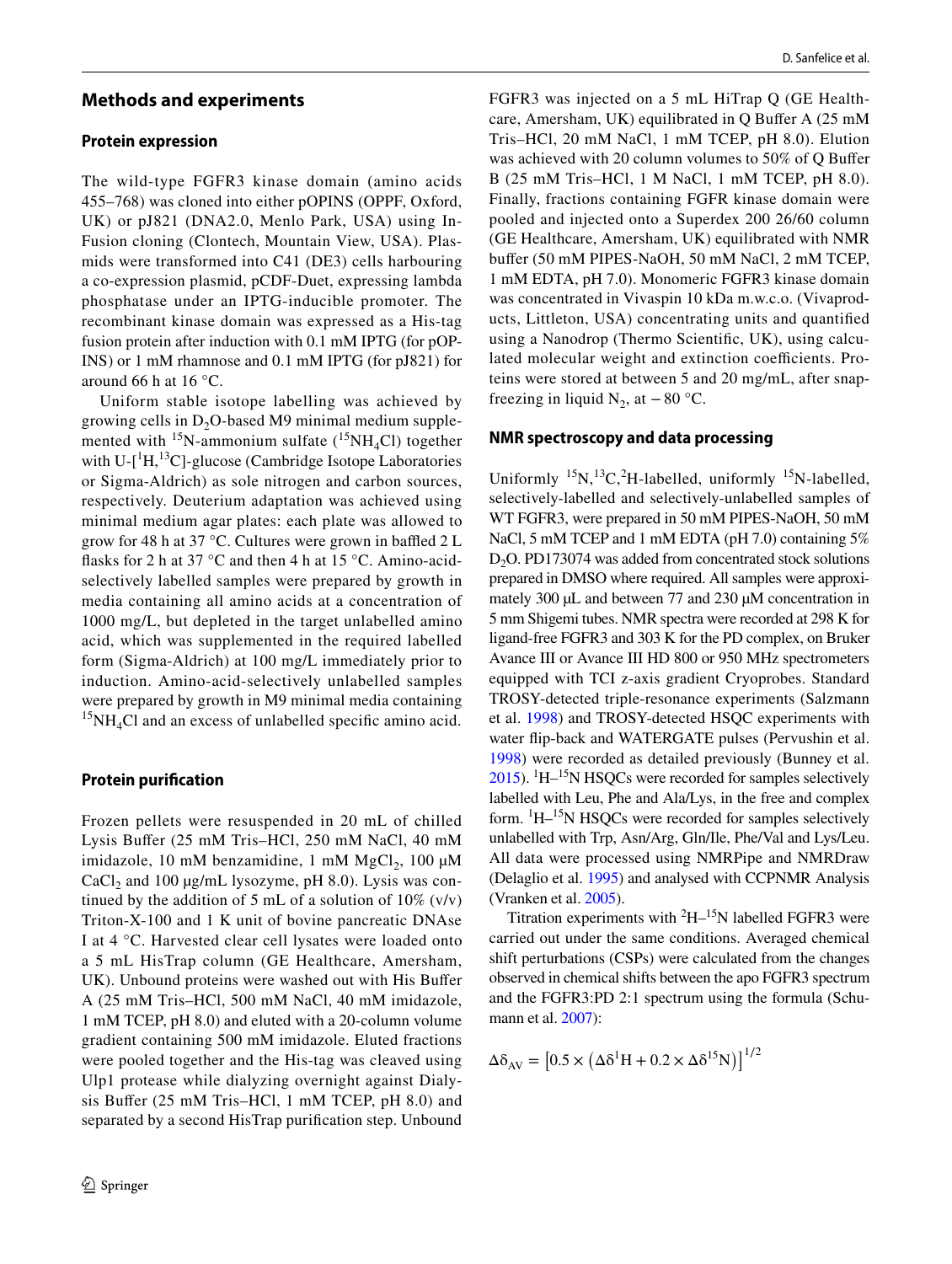#### **Assignment and data deposition**

The FGFR3 kinase domain is very challenging for NMR due to the low solubility, marginal stability and intrinsically dynamic nature of the protein, combined with its relatively large size ( $\sim$  35.4 kDa). The  $\rm{^{1}H-^{15}N}$  TROSY–HSQC spectra of free and PD-bound FGFR3 are shown in Fig. [1](#page-2-0). Preliminary data indicated that FGFR3 in complex with PD was more stable than the inhibitor-free form; consequently, assignment of the complex was tackled first. 78% assignment of the backbone resonances (78% of HN and CB, 74% of N, CA and CO), of the PD-bound FGFR3 was achieved using a complete set of TROSY-based triple-resonance experiments (HNCA, HNCOCA, HNCACB, CBCACONH, HNCO, HNCACO) (Salzmann et al. [1998](#page-4-3)). Assignment of inhibitor-free FGFR3 backbone amide and carbon resonances was then accomplished by the use of a limited set of TROSY triple-resonance experiments (HNCA, HNCACB and HNCO) and by comparison to backbone assignments of free FGFR1 (Vajpai et al. [2014\)](#page-4-7) and FGFR2 kinases (D. Cowburn, personal communication): both isoforms share <span id="page-3-12"></span><span id="page-3-1"></span><span id="page-3-0"></span>more than 83% sequence identity with FGFR3 [calculated using Clustal Omega (Sievers et al. [2011](#page-4-8))]. In addition, samples of free FGFR3 selectively labelled with Phe and Leu  $(U^{-15}N$ -Phe,  $U^{-15}N$ , <sup>13</sup>C-Leu) were used to solve ambiguities together with the assignment of PD-bound FGFR3. Ultimately, assignment of 75% of the backbone in the inhibitor-free form was achieved (comprising 75% HN and CA, 70% N, 69% CB and 68% CO); the kinase N-lobe is completely assigned apart from Ala 482, and the C-lobe partly assigned. Although extremely dynamic regions, such as the activation loop, have not been fully assigned (free FGFR3 residues 640–659 are completely missing, presumably due to conformational exchange broadening, while for the PD complex assignments for residues 645–648 are available), important residues such as the "DFG latch" [a hydrophobic cluster centred on the Phe of the DFG motif (Chen et al. [2017\)](#page-3-6)] are assigned and present a large perturbation upon inhibitor binding (see Fig. [2\)](#page-3-14). In general, numerous chemical shift changes were observed upon complex formation, most of which are located in the N-terminal region and at the interface between the two lobes. In particular, the P-loop

<span id="page-3-14"></span><span id="page-3-13"></span><span id="page-3-6"></span><span id="page-3-4"></span>

**Fig. 1** <sup>1</sup>H–<sup>15</sup>N TROSY–HSQC spectra of FGFR3. **a** Inhibitor-free protein in 50 mM PIPES-NaOH, 50 mM NaCl, 5 mM TCEP and 1 mM EDTA (pH 7.0) at 298 K; **b** PD-bound protein in the same

<span id="page-3-15"></span><span id="page-3-11"></span><span id="page-3-10"></span><span id="page-3-9"></span><span id="page-3-8"></span><span id="page-3-7"></span><span id="page-3-5"></span><span id="page-3-3"></span><span id="page-3-2"></span>buffer at 303 K. Resonances are labelled with the corresponding amino acid. On the right, magnified, central regions with crowded NMR resonances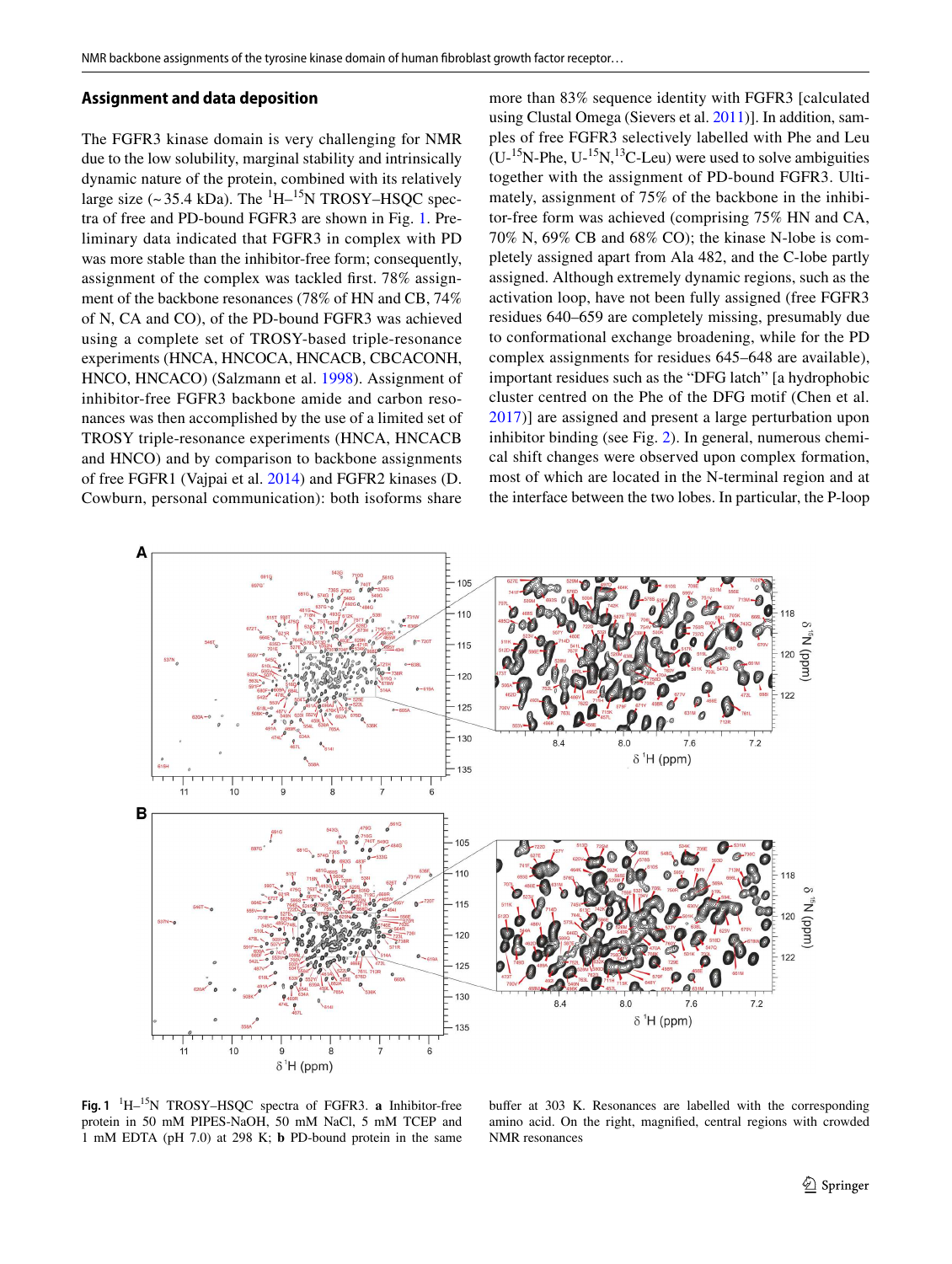<span id="page-4-1"></span><span id="page-4-0"></span>

<span id="page-4-4"></span><span id="page-4-3"></span>**Fig. 2** Chemical shift perturbations of FGFR3 upon PD173074 inhibitor interaction. **a** The weighted average of <sup>15</sup>N and <sup>1</sup>H<sub>N</sub> chemical shift variation  $\Delta \delta_{AV} = [0.5(\Delta \delta H^2 + 0.2 \Delta \delta N^2)]^{1/2}$  is reported as a function of the protein sequence. **b** Cartoon representation of FGFR3 structure [model of FGFR3 inactive/apo kinase generated with Modeller (Eswar et al. [2006\)](#page-3-15) based on FGFR1 kinase-domain PDB ID: 4UWY], labelled by residue-specific amide chemical shift perturbation upon PD173074 binding on a red scale, (unassigned residues have a dark gray color): strong CSPs are observed in the N-terminal region (particularly the P-loop and hinge), and in the "DFG latch" clustered around the DFG Phe

and hinge region experience large CSPs, relecting the direct contacts involving these parts of the kinase and the bound inhibitor. Although PD173074 itself is no longer in clinical development as an FGFR kinase inhibitor, it is representative of other so-called type I FGFR inhibitors that bind to the kinase in the 'DFG-in' conformational state of the activation loop, some of which are in late-stage clinical trials. Knowledge of the residues involved both in direct recognition of the inhibitor, as well as those within the allosteric network that experience perturbations on inhibitor binding, is paramount for future efforts to develop new-generation tyrosine kinase inhibitors that can exploit diferent conformational states of the enzyme. Backbone assignments have been deposited in the BioMagResBank database, with accession numbers 27082 for the inhibitor-free form and 27083 for the PD complex.

**Acknowledgements** We thank N. Vajpai and P.C. Driscoll for helpful discussions, and D. Cowburn for providing resonance assignments for FGFR2 kinase domain. The M.K. laboratory is supported by Cancer Research UK (A16567). A.L.B. is supported by the Medical Research Council, Wellcome Trust and Pancreatic Cancer Research Fund and acknowledges access to the Astbury BioStructure Laboratory BioNMR Facility (University of Leeds) which was funded by the Wellcome Trust <span id="page-4-6"></span>(Grant Number 104920/Z/14/Z) and the University of Leeds. B.F. is supported by a Wellcome Trust studentship (109155/Z/15/Z).

<span id="page-4-8"></span>**Conflict of interest** The authors declare that they have no conflict of interest.

<span id="page-4-7"></span>**Open Access** This article is distributed under the terms of the Creative Commons Attribution 4.0 International License (http://creativeco mmons.org/licenses/by/4.0/), which permits unrestricted use, distribution, and reproduction in any medium, provided you give appropriate credit to the original author(s) and the source, provide a link to the Creative Commons license, and indicate if changes were made.

### <span id="page-4-5"></span><span id="page-4-2"></span>**References**

- Beenken A, Mohammadi M (2009) The FGF family: biology, pathophysiology and therapy. Nat Rev Drug Discov 8:235–253
- Brooks AN, Kilgour E, Smith PD (2012) Molecular pathways: fibroblast growth factor signaling: a new therapeutic opportunity in cancer. Clin Cancer Res 18:1855–1862
- Bunney TD, Wan S, Thiyagarajan N, Sutto L, Williams SV, Ashford P, Koss H, Knowles MA, Gervasio FL, Coveney PV et al (2015) The effect of mutations on drug sensitivity and kinase activity of fibroblast growth factor receptors: a combined experimental and theoretical study. EBioMedicine 2:194–204
- Chen H, Marsiglia WM, Cho MK, Huang Z, Deng J, Blais SP, Gai W, Bhattacharya S, Neubert TA, Traaseth NJ et al (2017) Elucidation of a four-site allosteric network in ibroblast growth factor receptor tyrosine kinases. eLife 6. https://doi.org/10.7554/eLife.21137
- Delaglio F, Grzesiek S, Vuister GW, Zhu G, Pfeifer J, Bax A (1995) NMRPipe: a multidimensional spectral processing system based on UNIX pipes. J Biomol NMR 6:277–293
- Dieci MV, Arnedos M, Andre F, Soria JC (2013) Fibroblast growth factor receptor inhibitors as a cancer treatment: from a biologic rationale to medical perspectives. Cancer Discov 3:264–279
- Eswar N, Webb B, Marti-Renom MA, Madhusudhan MS, Eramian D, Shen M-Y, Pieper U, Sali A (2006) Comparative protein structure modeling using Modeller. Current Protoc Bioinform
- Eswarakumar VP, Lax I, Schlessinger J (2005) Cellular signaling by fibroblast growth factor receptors. Cytokine Growth Factor Rev 16:139–149
- Grand EK, Chase AJ, Heath C, Rahemtulla A, Cross NCP (2004) Targeting FGFR3 in multiple myeloma: inhibition of t(4;14)-positive cells by SU5402 and PD173074. Leukemia 18:962–966
- Huang Z, Chen H, Blais S, Neubert TA, Li X, Mohammadi M (2013) Structural mimicry of a-loop tyrosine phosphorylation by a pathogenic FGF receptor 3 mutation. Structure 21:1889–1896
- Katoh M (2016) Therapeutics targeting FGF signaling network in human diseases. Trends Pharmacol Sci 37:1081–1096
- Klein T, Vajpai N, Phillips JJ, Davies G, Holdgate GA, Phillips C, Tucker JA, Norman RA, Scott AD, Higazi DR et al (2015) Structural and dynamic insights into the energetics of activation loop rearrangement in FGFR1 kinase. Nat Commun 6:7877
- Klint P, Claesson-Welsh L (1999) Signal transduction by ibroblast growth factor receptors. Front Biosci 4:D165–D177
- Kobashigawa Y, Amano S, Yoza K, Himeno R, Amemiya S, Morioka H, Yokogawa M, Kumeta H, Schlessinger J, Inagaki F (2016) Nuclear magnetic resonance analysis of the conformational state of cancer mutant of ibroblast growth factor receptor 1 tyrosine kinase domain. Genes Cells 21:350–357
- Mohammadi M, Froum S, Hamby JM, Schroeder MC, Panek RL, Lu GH, Eliseenkova AV, Green D, Schlessinger J, Hubbard SR (1998)